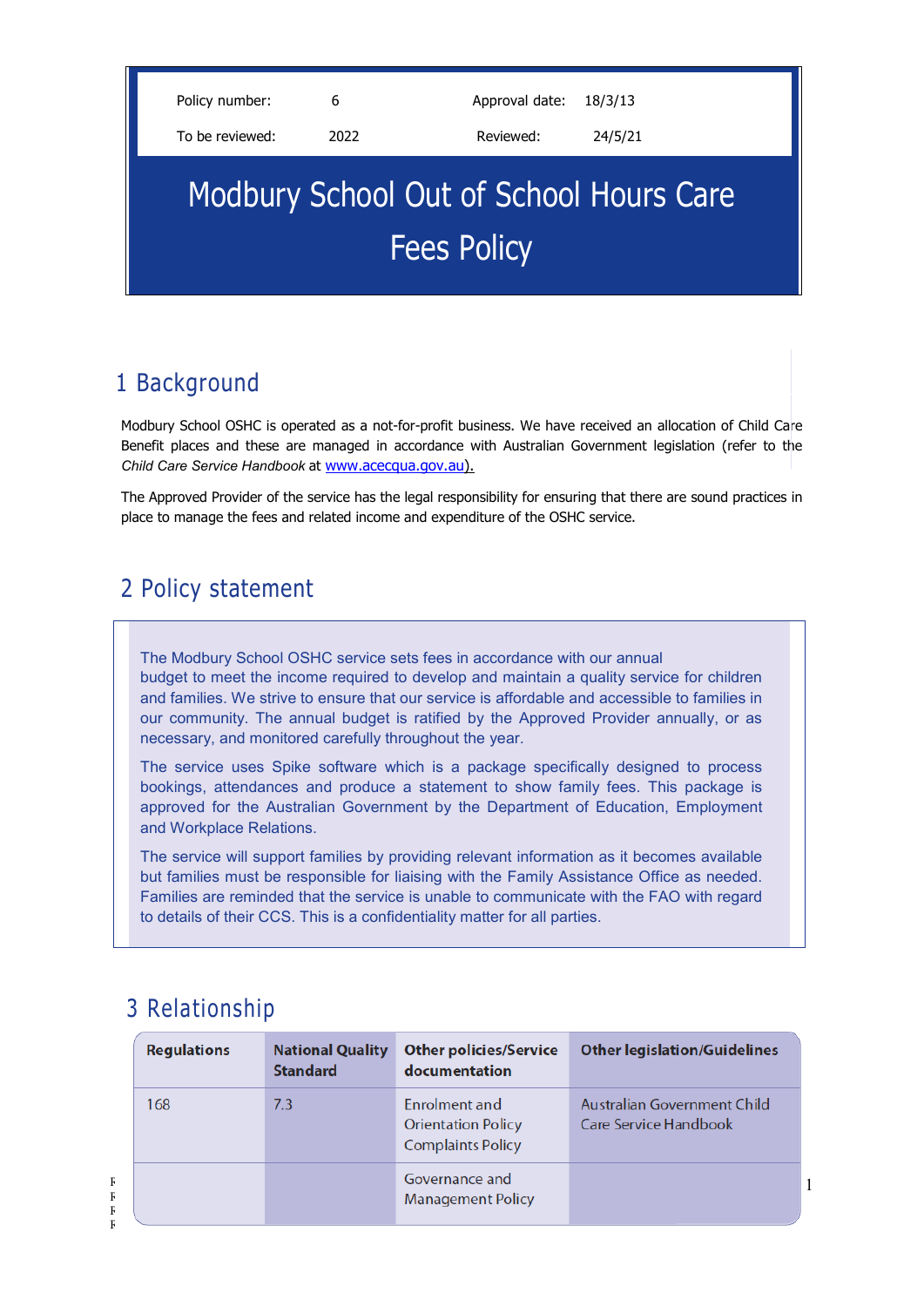### 4 The policy addresses the following areas

#### 4.1 General

- An initial one-off enrolment fee per family is required prior to commencing with the service and fees are charged per child per session. Educators will ensure families are provided with the fee structure via the Parent Handbook with any subsequent alteration advised in writing.
- The service issues accounts for outstanding fees weekly with a 14-day timeline for payment. Accounts through Bank SA, by cash to the educators at OSHC or the school front office, credit card online at www.modburyc7.sa.edu.au. A receipt will be issued as proof of payment.
- Families can raise concerns about fees charged, payment of fees or negotiate specific arrangements by speaking with the OSHC Director of the school office.
- Educators will encourage families with outstanding accounts to discuss the position with the director and inform them that the service has a debt management policy. Instalment payments for fees can be negotiated following completion of the Agreement for Payment by Instalments form.
- Educators will ensure that details of a family's fees and accounts will be confidential and stored appropriately. Families may access their own account records at any time, or particulars of fees will be available in writing to families, upon request.
- Educators will ensure the Child Care Service Handbook is available to families for information about Allowable Absences, Special Child Care Benefit, Jobs Education and Training, and Grandparents Child Care Benefit.

#### 4.2 Bookings and cancellations

The following information is prepared in accordance with the Australian Government requirements as set out in the *Child Care Service Handbook*. Each family is expected to make bookings, in advance, for the care sessions required. Information must include dates, times and the names of children who will attend, to ensure that the service is prepared with resources, training and staffing to meet the children's needs. The program and educator rosters are based on bookings and so the service will charge fees for booked care that is not used.

- $\bullet$  Service policies and procedures ensure that for any given session there is a list of children booked for care so that educators can accurately check attendances and efficiently follow up any booked children who do not arrive.
- $\bullet$  The Child Care Service Handbook is available to families with information about approved and allowable absences.
- Notification of non-attendance must be provided:
	- **-** by 5.30pm the evening prior to the booked Before School Care session
	- by 8.00am the morning prior to the booked After School Care session
	- 48 hours notice prior to any booked Vacation Care session
	- 72 hours' notice prior to any booked Excursion/incursion

Notification must be made by phoning the OSHC Centre on 8396-3148 or 0423023537 and leaving a message or by email to nicola.evans716@schools.sa.edu.au Notifications made after the required times shown above will incur a normal fee charge for the session.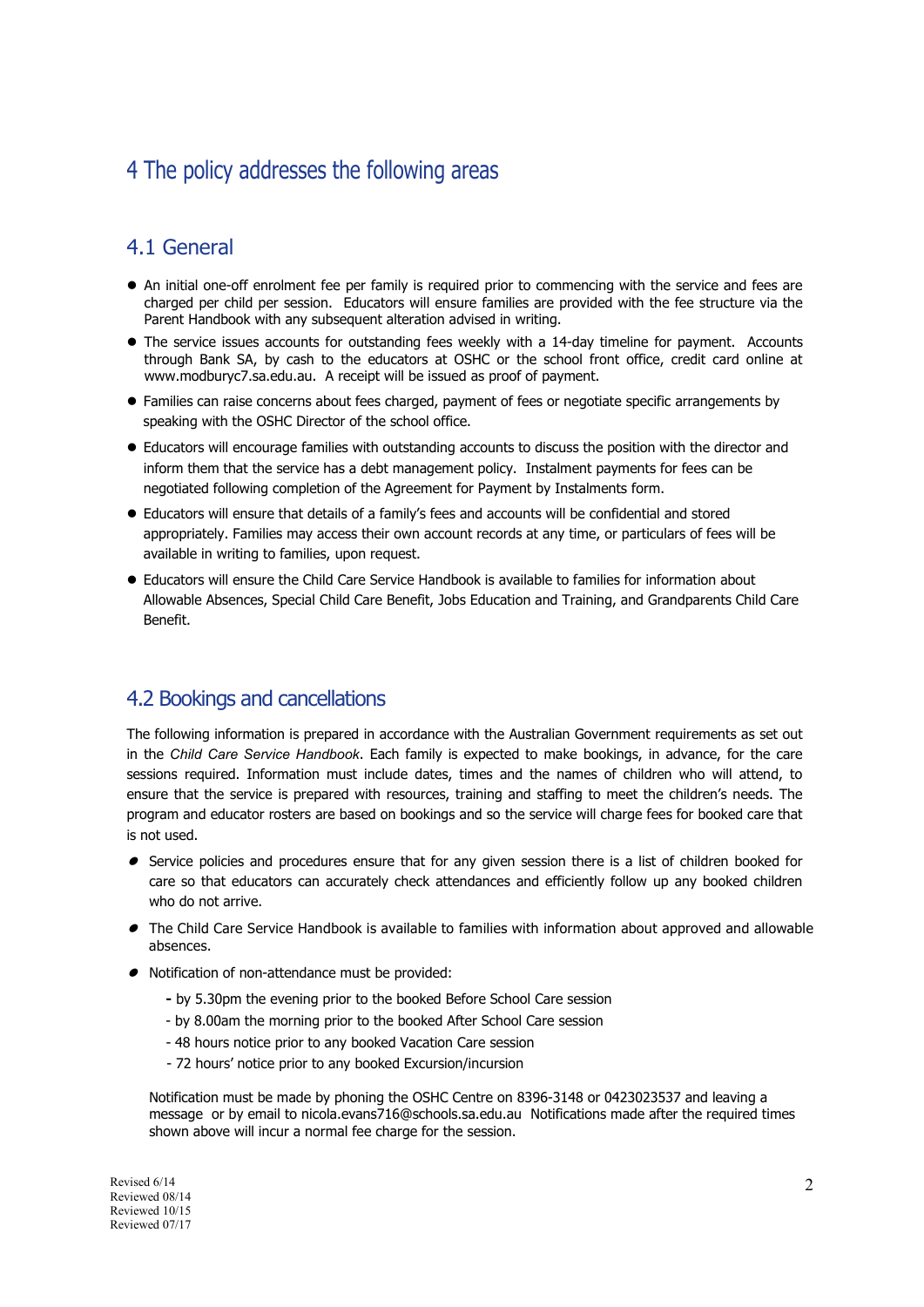#### 4.3 Penalty for late collection

- Parents who are unavoidably delayed and unable to collect their child prior to closing time are required to phone the centre and advise their expected time of arrival. Failure to collect the child prior to closing time may result in additional service costs to the family.
- $\bullet$  Families are reminded regularly of the need to ensure that the contact information as well as the names of those who can collect children is kept up to date. At the time of enrolment, check that there are contacts given that are near to the OSHC service. Refer to the Enrolment and Orientation Policy for updating information.

#### 4.4 Budget

- The service fees must be set to meet the budget for each financial year.
- $\bullet$  The OSHC committee, in conjunction with the director and other personnel such as a principal and school finance officer, will develop the annual budget detailing annual estimated income and expenditure. The final budget will be ratified by the Approved Provider.
- There will be ongoing monitoring of the budget and, should it be necessary to amend fees, families will be given a minimum of fourteen days' notice of any fee increase (refer to Regulation 172).

#### 4.5 Financial management

- Responsibility for the financial management of the service is provided under the direction of the School Financial Officer to effectively carry out the following tasks:
	- Weekly banking
	- Financial reports for the Approved Provider no less than twice each school term and this should be acknowledged and recorded in meeting minutes.
	- Wages for OSHC staff on a fortnightly basis by direct banking transfer
	- Maintenance of the OSHC staff records and entitlements in accordance with Award entitlements
	- OSHC bills and allocation of petty cash and discretionary spending
	- Financial delegations
	- Enrolment advances from DEEWR and ensure that these are managed as a liability in the accounts.
- $\bullet$  OSHC accounts are to be audited annually, by an external auditor endorsed by the Approved Provider and the auditor's recommendations considered.
- Copies of all financial records will be kept for a minimum of seven years and will be available for inspection by Australian Government officers.
- A management pack of general OSHC information to include a summary of the service's financial position.
- Financial records must comply with:
	- Any agreement with the Australian Government in respect to Child Care Benefit and grants for Outside School Hour Care Services.